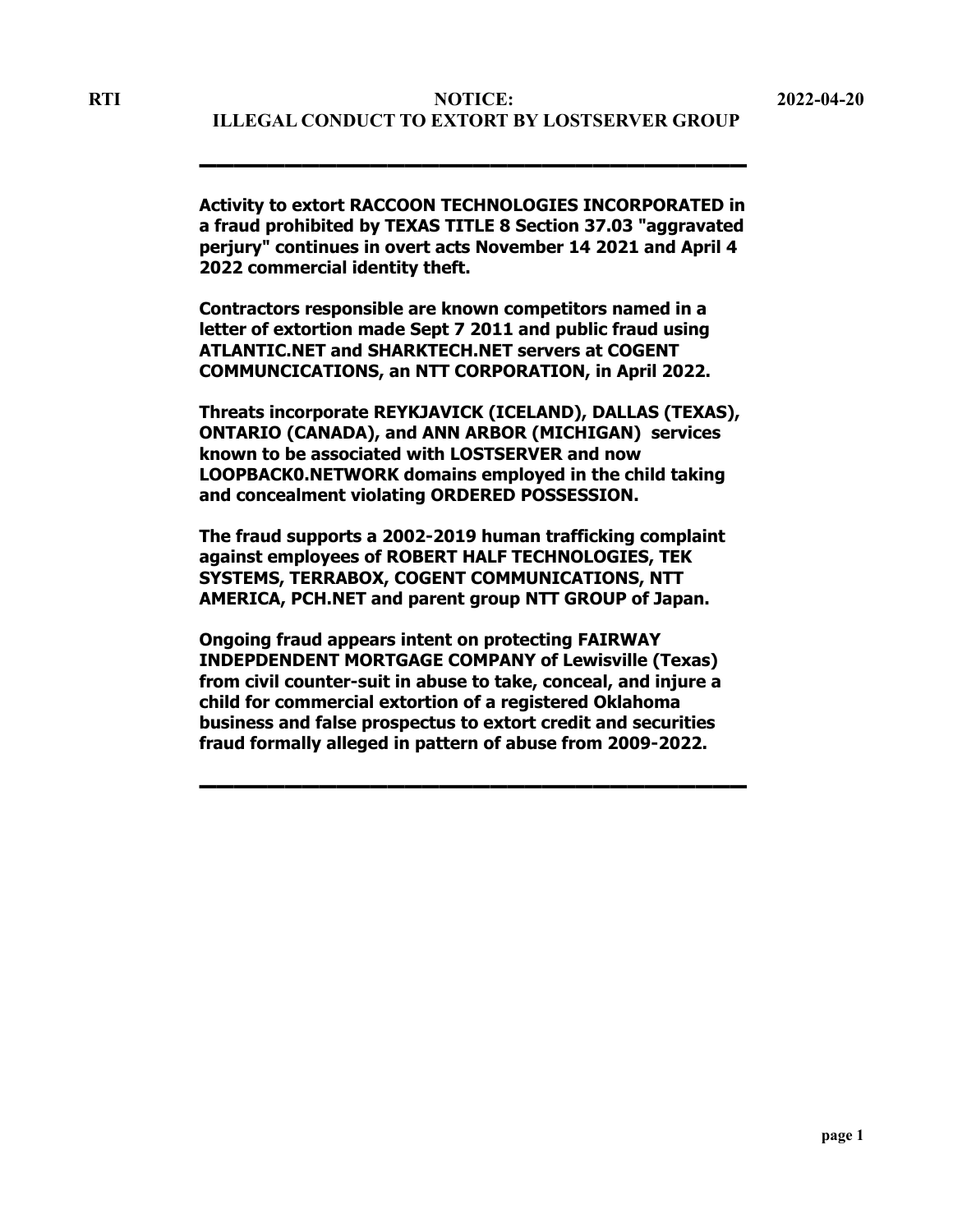### ▬▬▬▬▬▬▬▬▬▬▬▬▬▬▬▬▬▬▬▬▬▬▬▬▬▬▬▬▬▬▬▬ **I**

Effort to defraud the public in this matter is ongoing, and under \$16,000,000 civil suit for violation of Section 314 of the Uniform Interstate Family Support Act.

Contractors of ROBERT HALF TECHNOLOGIES, TEK SYSTEMS account manager, TERRABOX, and other firms pretending to be employees and equity owners of the prior firm are named in that complaint, in a pattern of sexual harassment and fraud to extort and blackmail in overt acts violating Federal Law.

Threats against employees and customers are consistent in this pattern of abuse, and already under criminal complaint.

False claims in that matter began in 1999, concerning fraud and theft by check warrant for A.S. served at 925 E 9th Street in Ada, Oklahoma; and have been reported to the Oklahoma Tax Commission as fraud since that first report.

The Extortion Letter mailed to 72 attorneys Sept 7 2011 naming the prior parties is on file in THE PONTOTOC COUNTY DISTRICT COURT.

Additional fraud January 28 2022 in identity theft letter was released to extort March 3rd 2022, one day after the death of the child's grandmother by the contractor named in the complaint and ORDERED POSSESSION violation, a premeditated child taking to perpetual concealment and commercial advantage across State borders denied all judicial review and ordinary trial not done, a Kelly v Kelly (2007, Oklahoma Supreme Court "automatic mistrial") violation.

Ongoing harassment using 3 false identities to extort are now under complaint, impersonating a HALLIBURTON employee in April 2022 and wirtten public offer of sale of references for \$5000 USD per hire.

This harassment has led to the cancellation of a pilot program for the community after 2 years of development, in ongoing industrial interference and false claims to extort based on the prior ROBERT HALF TECHNOLOGIES employee fraud and false public claims.

Use of Cogent Communications to host these frauds at 'atlas', 'titan', 'patriot', 'harpoon', and 'saturn' servers - implicate the previous abuse with the present 2021 and 2022 actions supporting abuse of a child to extort by competitor services abuse of obtained body camera footage.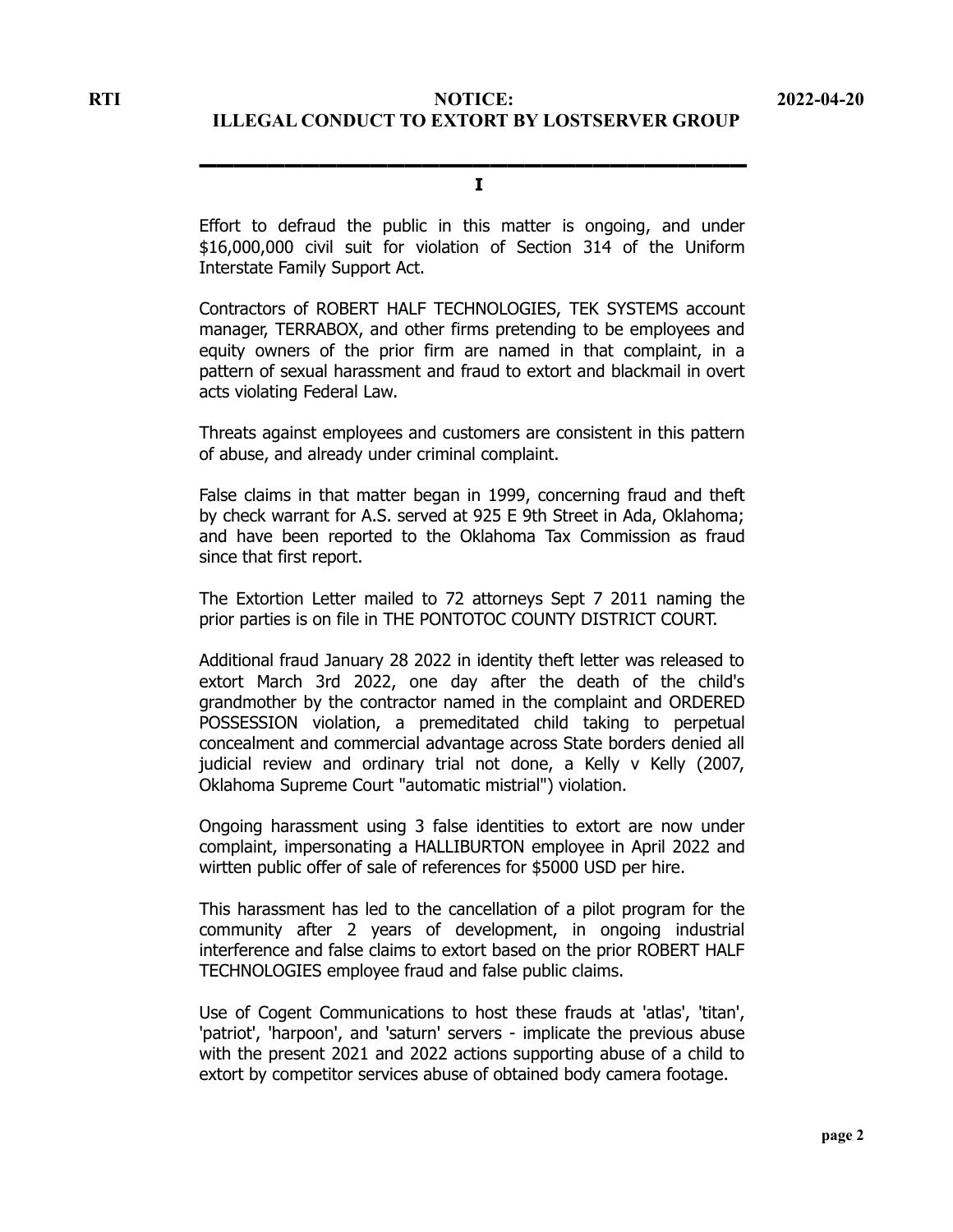### ▬▬▬▬▬▬▬▬▬▬▬▬▬▬▬▬▬▬▬▬▬▬▬▬▬▬▬▬▬▬▬▬ **II**

Such use of law enforcement video and medical and personal identifying information to extort in fraud concealing a child, distribution after the fact on YOUTUBE to extort and circulation with harassment of the alienated parent at their place of work and to blackmail, and illegal search attempt of our commercial office following sexual threats on TWITCH INTERACTIVE INC.

Abuse incorporates additional incidents of destruction of U.S. Mail in five vehicle strikes on Oklahoma busienss offices of the firm.

Abuse further incorporates now confirmed theft of U.S. Mail in December 2021 as of a January 2022 U.S. Postal Inspector letter.

COGENT COMMUNICATIONS per Security Exchange Commission (SEC) public record is an NTT Group entity and a liability of NTT GROUP assumed in use of the prior identity in threats.

The purpose of such fraud appears to impair ORDERED POSSESSION of a child for commercial advantage and to gain express cited written account of commercial employment in DALLAS TEXAS, DENTON TEXAS, and ANN ARBOR MICHIGAN; in combination with violation of Oklahoma Constitution ARTICLE XXIII section XXIII-1A and the Emmett Till Antilynching Act (18 USC 241 Revised April 2022).

▬▬▬▬▬▬▬▬▬▬▬▬▬▬▬▬▬▬▬▬▬▬▬▬▬▬▬▬▬▬▬▬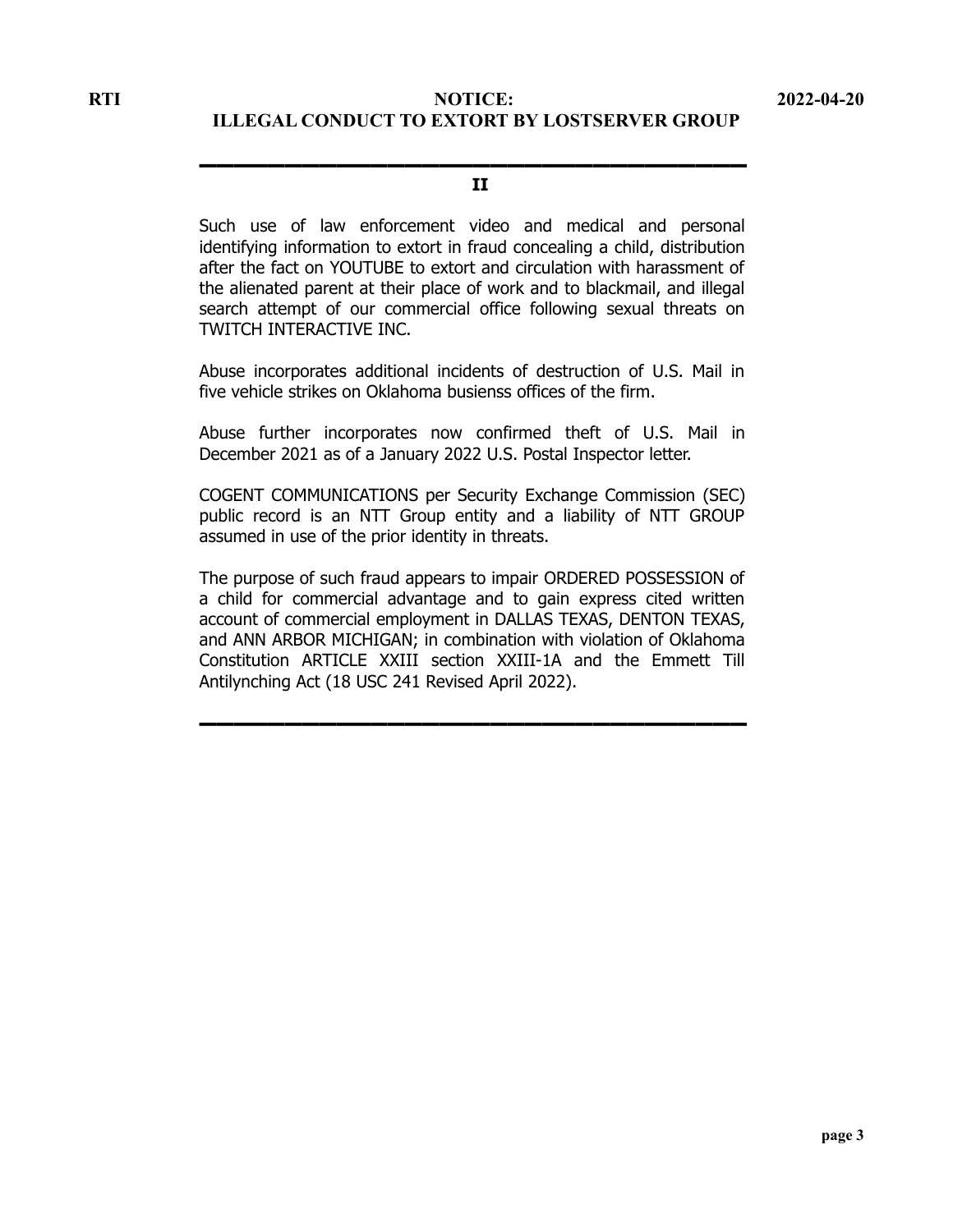## ▬▬▬▬▬▬▬▬▬▬▬▬▬▬▬▬▬▬▬▬▬▬▬▬▬▬▬▬▬▬▬▬ **III**

Resulting discovery warrants termination of service to NORWAY, THE NETHERLANDS, SWEDEN, DENMARK, and ICELAND for fraud to extort in an ongoing child trafficking and intellectual property fraud themed FRAUDULENT CONVEYANCE violating Federal Civil Procedure Rule 18b.

Use of Children to Extort Intellectual Property Taking, Sale, Export Illegally, or other false title void all obligations and treaty enforcement by the victims of commercial genocide activity evident in this racist activity against Native American communities and persons in Indian Territory.

Use of impersonation of persons both living and dead to circulate a false guardianship, styled upon a simple medical power of attorney over the deceased family of the victim, are both incredible evidence of criminal malice of forethought, and fraud voiding all agreements of civil nature with those nations, their franchise activty in this fraud, and agency.

NATION OF JAPAN and PEOPLE'S REPUBLIC OF CHINA, represented by peer organizations assisting NTT in this abuse, appear to be the beneficiaries of this export and patent infringement activity in industrial espionage spanning August 2001 to 2022. Collateral claims of intellectual property by such sovereign nations will therefore be disbarred by the firm.

Specific competitors "SOFTBANK GROUP CORP" and "TENCENT HOLDING CO LTD" in joint leadership with "UBER" and "ALIBABA GROUP" appear to be primary claimants in this conduct, a subcontracting of NTT GROUP agency in STATE OF MICHIGAN and ANN ARBOR incorporated City, from which TEK SYSTEMS, TERRABOX, and ROBERT HALF TECHNOLOGIES employees were then subcontracted and employed in harassing activity to defraud Oklahoma companies and damage securities knowingly and in a pattern of extortion to defraud and impair credit and by false prospectus upon the taking, concealment, and abuse of a child to extort in public fraud.

EMPLOYEES OF THE PRIOR FIRMS are therefore BARRED from all communication and contact with RACCOON TECHNOLOGIES INCORPORATED, its employees, and their families citing fraud to impersonate such persons and blackmail activity in the concealment and abuse of a child to extort, incorporating HIPAA and GDPR violations afforded by ATLANTIC.NET and SHARKTECH.NET services and claims; alleged material accessory after the fact in the child taking and concealment to defraud themed in complaint a human trafficking activity.